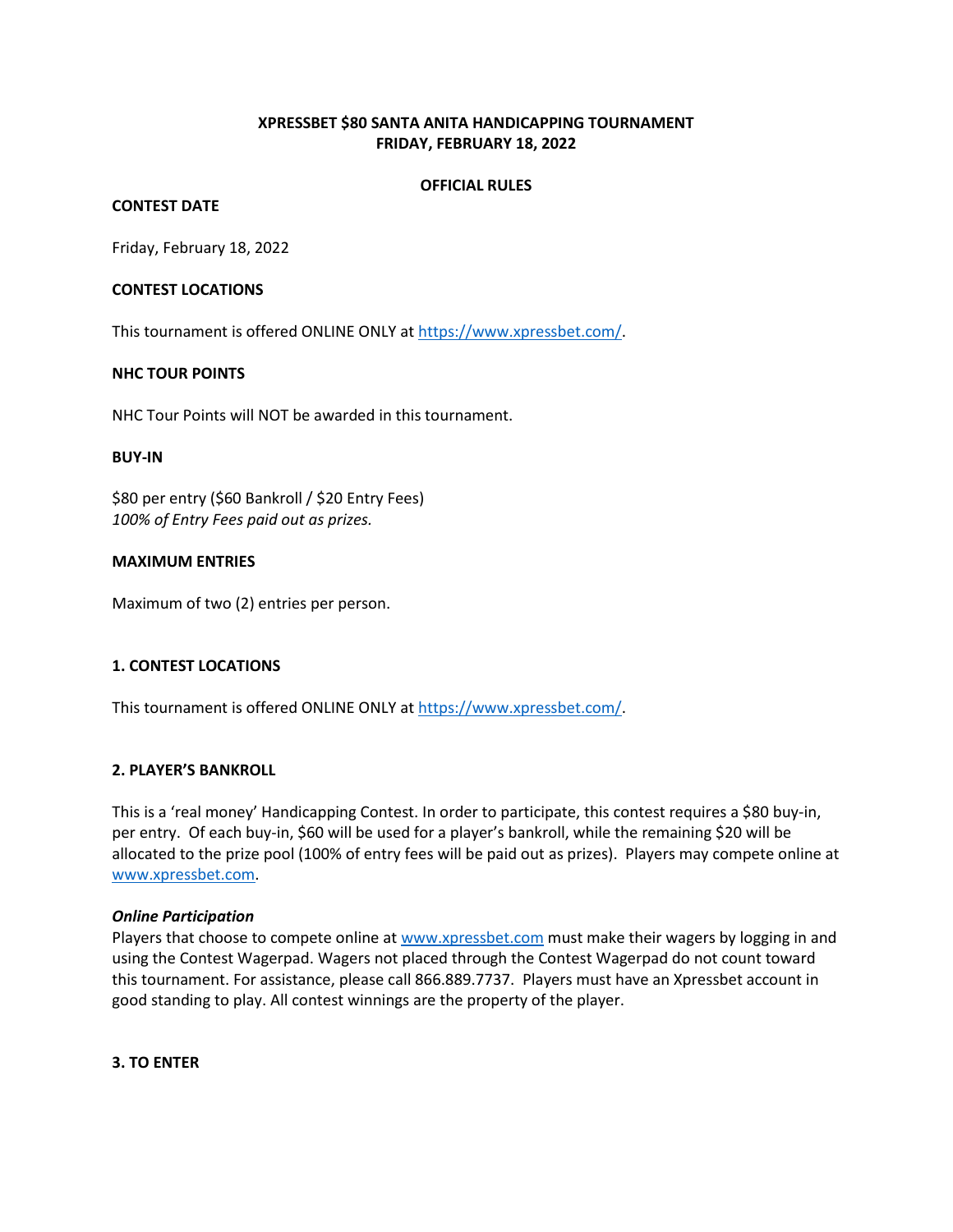As mentioned previously, players may choose to compete in this contest on Friday, February 18, 2022 online at xpressbet.com. There is a maximum of two (2) entries per person.

No entries will be taken after the start of the fifth to last race at Santa Anita Park on Friday, February 18, 2022. For example, on a 9-race card the entry cutoff will be the scheduled start of Race #5.

Online registration begins on Tuesday, February 15, 2022 at approximately 12:00PM ET. To participate in the contest, follow instructions at [www.xpressbet.com.](http://www.xpressbet.com/) Participants must have or open a valid Xpressbet account that is in good standing, subject to the Xpressbet terms and conditions. Players must be at least 18 years old to participate (21 years old in Alabama, Arizona, Indiana, Iowa, Kansas, New Hampshire, North Dakota and Washington). Due to state regulations, residents of the state of Washington are ineligible to participate in this tournament. Residents of state(s) that are unable to bet Santa Anita Park are also ineligible to participate in this tournament online.

# **4. FORMAT**

- You must make \$6 Win/Place bets on one (1) horse in five (5) different live Santa Anita Park races for a total of \$60 wagered. No more or less than \$6 Win/Place shall be played on any one (1) horse.
- You must play five (5) different horses in five (5) different Santa Anita Park races.
- You may only bet \$60 during this tournament in the form of five (5) \$6 Win/Place bets.
- In the unlikely event of a cancellation of a race card, Tournament Officials reserve the right to substitute races from another racetrack or cancel the tournament and issue refunds to all participants.

Should an entry in this contest fail to meet the above-mentioned requirements, that entry may be disqualified from the contest, making the entry ineligible to win prizes. Any situation involving a late scratch where it is deemed the players were not given sufficient time to adjust their betting will be handled on a case-by-case basis by contest officials.

The player with the largest bankroll after the last Contest Race on February 18, 2022, will be declared the winner. It is the player's responsibility to meet the wagering requirements listed above. Contest officials will make the decision on disqualification in the event of a rule violation and all decisions are final. The remaining bankroll in either their tournament card or their online Xpressbet contest account remains the property of the player. Entry fees will not be refunded in the event of a disqualification.

## **5. PRIZES**

Per Item 1, 100% of the entry fees will be paid out as prizes. The final prize pool will be announced on February 18, 2022, after Registration closes.

**One (1) Xpressbet/Santa Anita Challenge Seat for Saturday, February 19, 2022, valued at \$500, will be awarded for every 25 paid registrants in this tournament.** Entry totals greater than 25 but less than 50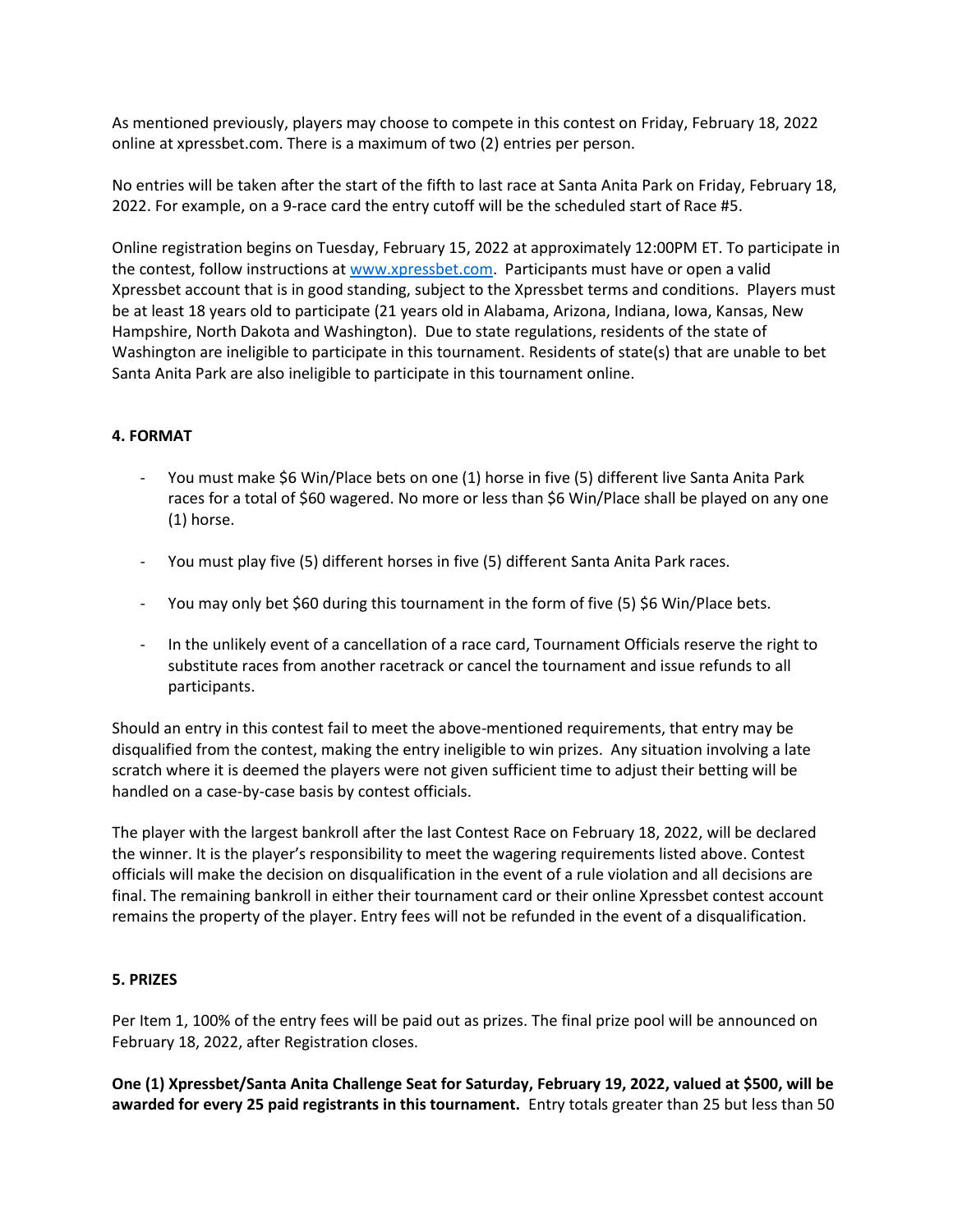(or greater than 50, but less than 75, etc.) will be supplemented with cash prizes from the remaining prize pool to the top two (2) finishers.

A minimum of one Xpressbet/Santa Anita Challenge Seat, valued at \$500, will be given away regardless of the final number of entries to this tournament.

Below are three (3) examples of the prize pool distribution depending on the number of entries in this contest:

## **At 75 entries, prizes will be:**

- Three (3) entries into the Xpressbet/Santa Anita Challenge on Saturday, February 19, 2022, valued at \$500. Entries can play online at Xpressbet or on-track at Santa Anita.

## **At 140 entries, prizes will be:**

- Five (5) entries into the Xpressbet/Santa Anita Challenge on Saturday, February 19, 2022, valued at \$500. Entries can play online at Xpressbet or on-track at Santa Anita.
- \$300 Cash Prize pool for the top two (2) finishers.

Cash prize pool distribution based on 140 entries:

| <b>Number of Entries</b> | 140               |           |
|--------------------------|-------------------|-----------|
|                          |                   | % of Cash |
| <b>Final Standing</b>    | <b>Cash Prize</b> | Pool      |
| 1 <sup>st</sup>          | \$225.00          | 75%       |
| 2 <sub>nd</sub>          | \$75.00           | 25%       |
| <b>TOTAL CASH</b>        |                   |           |
| <b>PRIZES</b>            | \$300.00          |           |

#### **At 220 entries, prizes will be:**

- Eight (8) entries into the Xpressbet/Santa Anita Challenge on Saturday, February 19, 2022, valued at \$500. Entries can play online at Xpressbet or on-track at Santa Anita.
- \$400 Cash Prize pool for the top two (2) finishers.

Cash prize pool distribution based on 220 entries:

| <b>Number of Entries</b> | 220               |           |
|--------------------------|-------------------|-----------|
|                          |                   | % of Cash |
| <b>Final Standing</b>    | <b>Cash Prize</b> | Pool      |
| 1st                      | \$300.00          | 75%       |
| 2 <sub>nd</sub>          | \$100.00          | 25%       |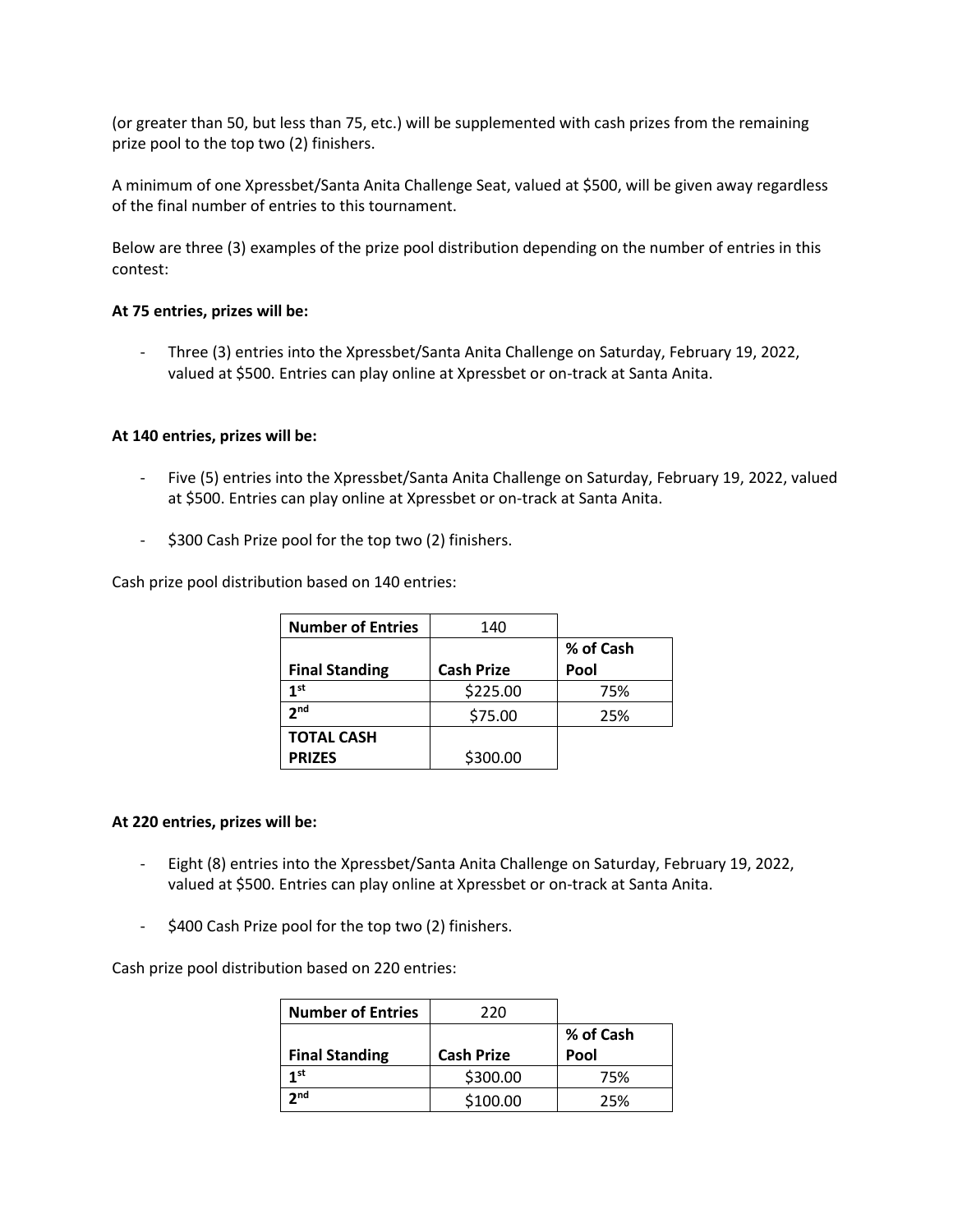**TOTAL CASH PRIZES** | \$400.00

## **6. CHECK IN FOR CONTEST ENTRIES**

#### *Xpressbet.com Check-In*

On the day of the contest, after completing registration, the player must log into their Xpressbet account and bet Santa Anita Park with the Contest Wagerpad. If a player has purchased multiple entries, they will have the option to choose which Contest entry they would like to use on the Contest Wagerpad.

## **7. IRS WITHHOLDING:**

Per the tax rules by the U.S. Treasury Department and the Internal Revenue Service.

## **8. SCRATCHES**

Wagers on scratched horses receive no payout in the competition and that wager does not count toward a player's \$60 bankroll. He or she may submit another \$6 Win/Place bet on another race. If a player notices that his or her horse is scratched in a particular race, he or she may submit a \$6 Win/Place bet on another horse in that race before wagering closes for that race. The player must use the Contest Wagerpad to submit all tournament plays, including replacement wagers for scratched horses. Once a late scratch is processed by tote, the Contest Wagerpad will be available for submission of replacement wagers on scratched horses.

If a late scratch occurs or a horse is declared a 'non-starter' and post time prevents the selection of an alternate horse or bet cancellation, the contestant will not be disqualified for failure to bet the minimum amount and any live tickets bet will be in play.

In the event that late scratch(es) result in no PLACE wagering for an eligible contest race, that race will no longer be available for contest wagering. In the event that a player does not meet the five-race requirement in this contest due to a race being ineligible for contest wagering, that contestant will not be disqualified for failure to bet the minimum number of races.

#### **9. CONTEST STANDINGS:**

Contest standings will be based off of each player's bankroll on their official contest entry. Standings will rank all bankrolls based off of dollar value from largest to smallest, with first place being the largest bankroll and last place being the smallest bankroll.

Current standings will be posted after every race, or as soon as the information is available. Standings will be posted at xpressbet.com.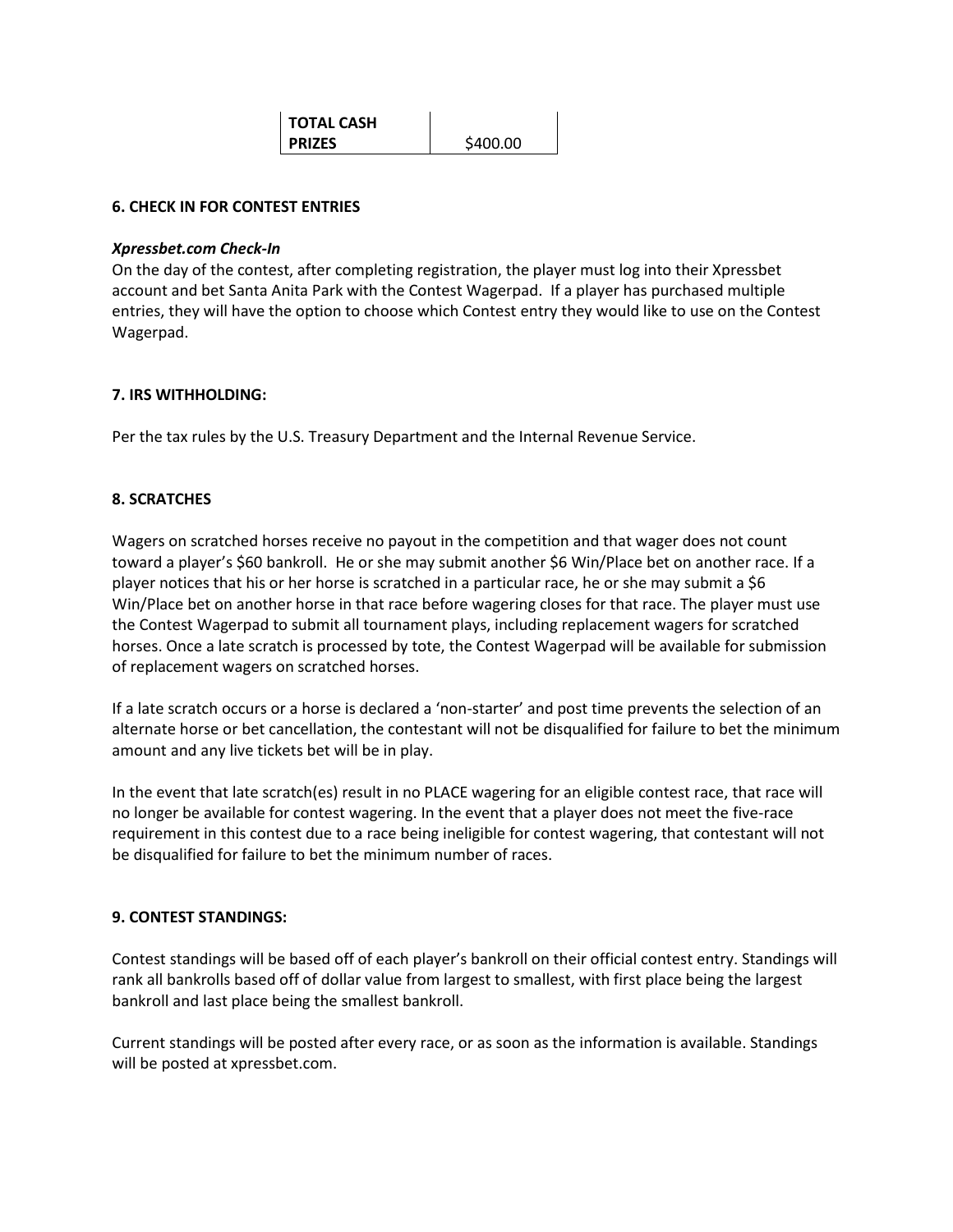## **10. TIES**

In the event of a scoring tie amongst eligible contestants at the conclusion of the final live Santa Anita Park race for the contest day, the following tie-breakers will be put in place. Contest officials will start with the first tie-breaker, in the event there is still a tie, officials will use the second tie-breaker and so on, until the tie is resolved and a winner is declared.

- **1st Tiebreaker:** Number of 1st place finishes (WINS) amongst the wagers for that contest day.
- **2nd Tiebreaker:** The highest individual WIN/PLACE or 2nd (PLACE) payoff amount for that contest day.
- **3rd Tiebreaker:** Highest Average Placing amongst the wagers for the contest day. The average finish placings of all horses selected for each tied contestant will be calculated and the contestant with the highest average placing amongst all their wagers that day will be declared the winner.
- **4th Tiebreaker:** The player that wagered on the longest priced horse will win the tie breaker for that contest day. For example, if Player #1's longest shot was 10/1 and Player #2 longest shot was 15/1, Player #2 would win the tiebreaker for that contest day.
- **5th Tiebreaker:** The player who chronologically entered the tournament first will be declared the winner.

# **11. ELIGIBILITY/DISCLOSURE**

The following are ineligible to participate in this contest: Employees of Xpressbet, Amtote and contest officials.

If a player has an ownership or other interest in any horses running in any of the contest races, or holds a pari-mutuel license in any jurisdiction, then all involvements and licenses must be fully disclosed to contest officials prior to the start of the contest. Failure to disclose any ownership interest or license can result in disqualification.

## **12. TAXES**

Liabilities for any and all federal, state, and local taxes are solely the responsibility of prize winners.

## **13. AFFIDAVITS**

Affidavits confirming compliance of all the rules of this contest will be required of all participants. All prize winners acknowledge that if they enter this contest under a fraudulent name and/or Social Security number, they will be immediately disqualified from this and all future contests held by 1/ST. Positive identification is required of contestants and prize winners. Positive identification is a driver's license with a picture and same address and birth date used on the entry forms, and/or other forms of identification as deemed adequate by contest officials. Social Security information is also the responsibility of the player and must be provided before the players are given their bankroll cards. Contestants also consent to the use of their names, pictures and video images to be used by 1/ST.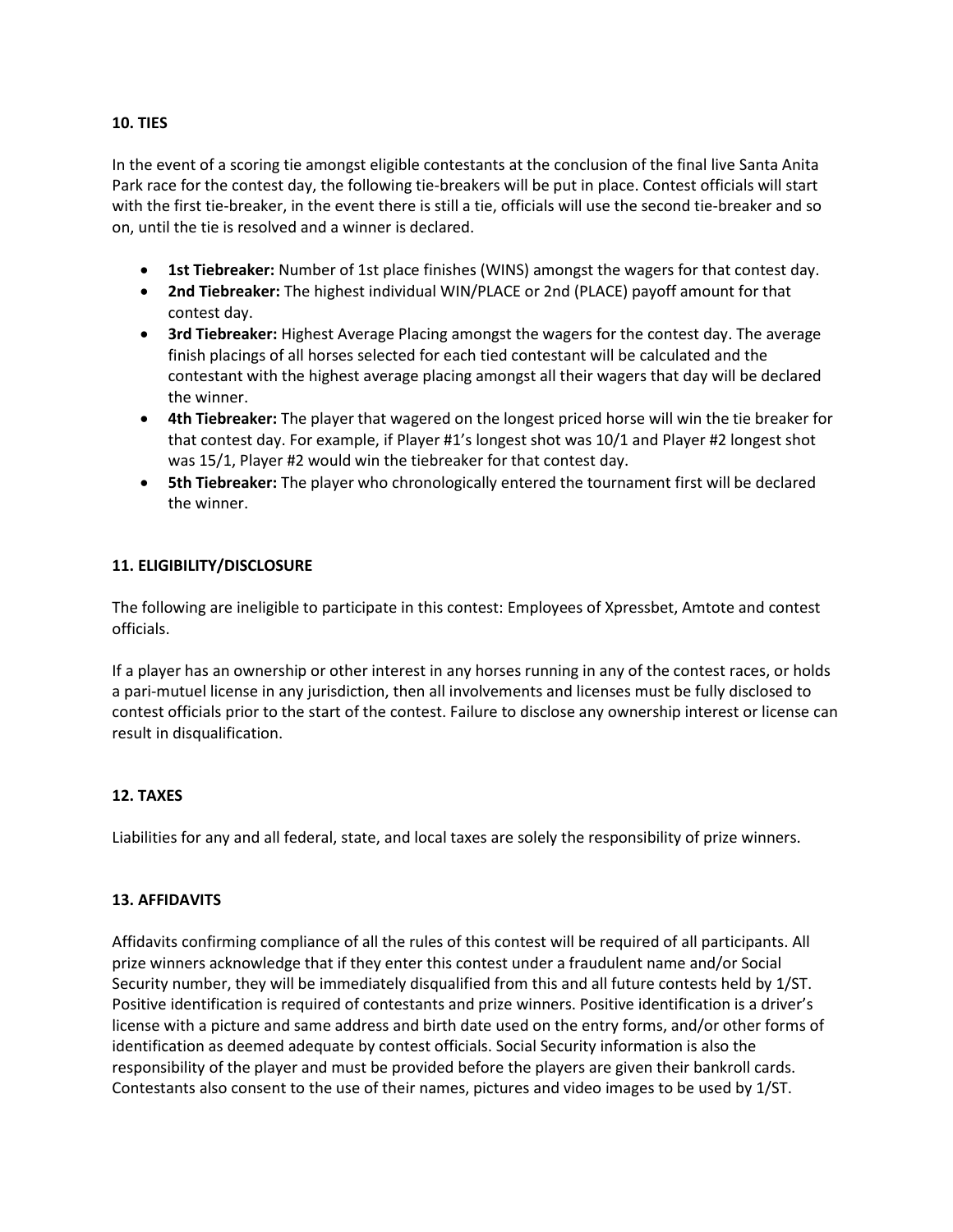## **14. JUDGING AND DISPUTES:**

The management of Xpressbet reserves the right to interpret all questions and conditions in regard to this event, without claim for damages or recourse of any kind. All decisions made by contest officials will be final and all questions and definitions not covered explicitly in these rules shall be interpreted by contest officials. Contest officials reserve the right to amend these rules at any time.

Anyone found to have engaged in or attempted to engage in any act that contest officials believe in their sole and absolute discretion compromises or could compromise the competitive integrity of this contest, including collusion, will be subject to sanctions imposed by The Stronach Group management. The nature and extent of the sanctions imposed shall be in the sole and absolute discretion of 1/ST management and may include, but shall not be limited to, the following:

- Forfeiture of prize money
- Disqualification from the contest
- Loss of privilege to participate in future Xpressbet, Santa Anita Park or Gulfstream Park handicapping contests

## **15. RELEASE OF LIABILITY; DISCLAIMER OF WARRANTY; FORUM SELECTION CLAUSE**

This Contest is subject to all applicable federal, state, and local laws. By participating in this Contest, Entrants and winners agree to indemnify, release and hold harmless Sponsor, affiliates, parent corporation, officers, and directors (the "Released Parties") from any and all liability, for loss, harm, damage, injury, cost or expense whatsoever, including without limitation, tax liabilities, property damage, personal injury (including emotional distress), and/or death caused, directly or indirectly, from the awarding, acceptance, possession, use, misuse, loss or misdirection of any prize or resulting from participating in this Contest or any promotion or prize-related activities, and for any claims or causes of action based on publicity rights, defamation or invasion of privacy. The Released Parties assume no responsibility for any injury or damage to Entrants or to any other person's computer, regardless of how caused, relating to or resulting from entering or downloading materials or software in connection with this Contest. Entrants and winners acknowledge that the Released Parties have neither made nor are in any manner responsible or liable for any warranty, representations or guarantees, express or implied, in fact or in law, relative to any prize, including, but not limited to, express warranties provided by the manufacturer of the goods or their affiliates. THIS CONTEST IS GOVERNED BY THE LAWS OF THE UNITED STATES AND THE STATE OF OREGON WITHOUT RESPECT TO ITS CONFLICT OF LAW DOCTRINES. Entrant agrees that, by entering the Contest, (i) any and all disputes, claims, and causes of action arising out of or in connection with this Contest, or any prize awarded, shall be resolved individually without resort to any form of class action, and exclusively before a state or federal court located in (County & State) and having jurisdiction; (ii) any claims, judgments and awards shall be limited to actual out-of-pocket costs incurred, including costs associated with entering the Contest, but in no event attorney's or experts' fees; and (iii) under no circumstances will any Entrant be permitted to obtain any award for, and Entrant hereby waives all rights to claim, punitive, incidental or consequential damages, including reasonable attorneys' fees, and any and all rights to have damages multiplied or otherwise increased and any other damages, other than damages for actual out-of-pocket expenses. Only the number of prizes stated in these Official Rules is available to be won in the Contest. If, by reason of a print or other error, more prizes are claimed than the the winner selection method described above from among all eligible